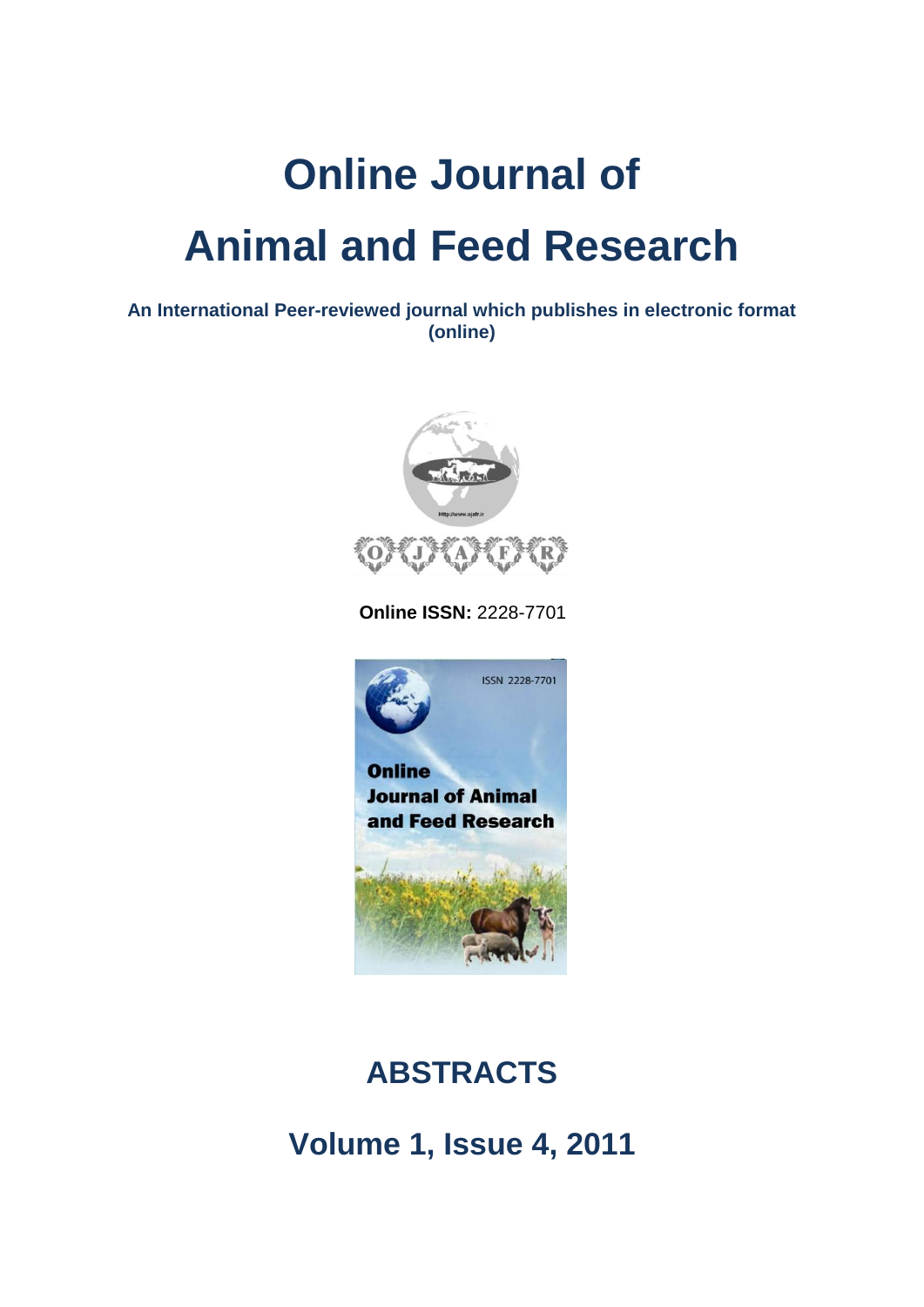### **Table of Contents**

Research Title and Field  $\parallel$  **Article (Abstract) Communist Executive System Pownload** 

#### **Original Research, A19**

**Ezeonyejiaku, C.D., Obiakor, M.O. and Ezenwelu, C.O. 2011.**  *Online J. Anim. Feed Res.,* **1(4): 130-134.**

**ABSTRACT:** *Acute toxicity of copper sulphate (CuSO4.5H2O) to tilapia (Oreochromis niloticus) and catfish (Clarias gariepinus) species was investigated using toxicity index of 96 hours LC<sup>50</sup> and the quantal response determined by the statistical probit analysis method. In response to the lethality of the copper toxicant, behavioral anomalies (locomotor response) of the exposed fish species were studied as indication of toxic effects of the heavy metal. Fish species shows different mortality responses to the varying concentrations of copper studied (50, 60, 70, 80, 100, and 120 mg/l) due to toxicity. Copper was significantly (no overlap in 95% C.L of 96 hrs LC<sup>50</sup> values) more toxic to Oreochromis niloticus than the catfish. 96 hrs LC<sup>50</sup> values for Oreochromis niloticus and Clarias gariepinus were revealed to be 58.837 and 70.135 mg/l, respectively. Behavioral changes, mostly locomotor responses (avoidance) were observed among the test animals on exposure to the different concentrations of copper sulphate. There is need to control the use of copper because of its observed toxicity and fish avoidance test shows to be an important predictive and sensitive biomarker in* 

**Keywords:** *Heavy metal toxicity, 96 hrs LC50, biomarker, dose-response effect.*

**Original Research, A20**

**Ansah, T. and Aboagye, C. 2011.**

**Toxicity of copper sulphate and behavioural locomotor response of Tilapia (***Oreochromis niloticus)* **and Catfish (***Clarias gariepinus)* **Species.**



**False yam** *(Icacina oliviformis)* **leaf meal as an ingredient in the diet of weaner rabbits** *(Oryctolagus cuniculus)* **to improve blood profile.**



*Online J. Anim. Feed Res.***, 1(4): 135-138. ABSTRACT:** *A 60 day feeding trial was conducted to determine the effect of Icacina oliviformis leaf (IOL) as a feed ingredient on the hematology of weaner rabbits. There were arranged in three treatments with four replicates in a completely randomized design. The control diet (T0) contained 0% Icacina oliviformis leaf (IOL) while the treatment diets (T1and T2) contained 5% and 10% IOL, respectively. An amount of 200 g of the experimental diet was given to the animals each day while water was given ad-*

*aquatic monitoring and pollution management.*



**Keywords:** *Haematology, Icacina Oliviformis, false yam, terpenes.*

#### **Original Research, A21**

#### **Ezeonyejiaku, C.D. and Obiakor, M.O. 2011.** *Online J. Anim. Feed Res.***, 1(4): 139-143.**

**ABSTRACT:** *Lethal effects of zinc sulphate (ZnSO4.H2O), a widespread environmental pollutant was evaluated following exposure at different concentrations of the toxicant to Tilapia species, Oreochromis niloticus based on toxicity index of 96 hrs LC<sup>50</sup> values. The obtained results were analyzed by the Finney's Probit Analysis LC<sup>50</sup> Method and 96 hrs LC<sup>50</sup> value for Oreochromis niloticus was found to be 72.431 mg/l. The work further documented the lower and upper confidence limits for the LC<sup>50</sup> to be 77.288 mg/l and 67.682 mg/l, respectively. The research showed zinc to be lethal to the test organism and recommends proactive control measures to be put in place to avert possible disaster of zinc poisoning.*



**Toxicological study of single action of zinc on Tilapia species (***Oreochromis* 

*niloticus***).**